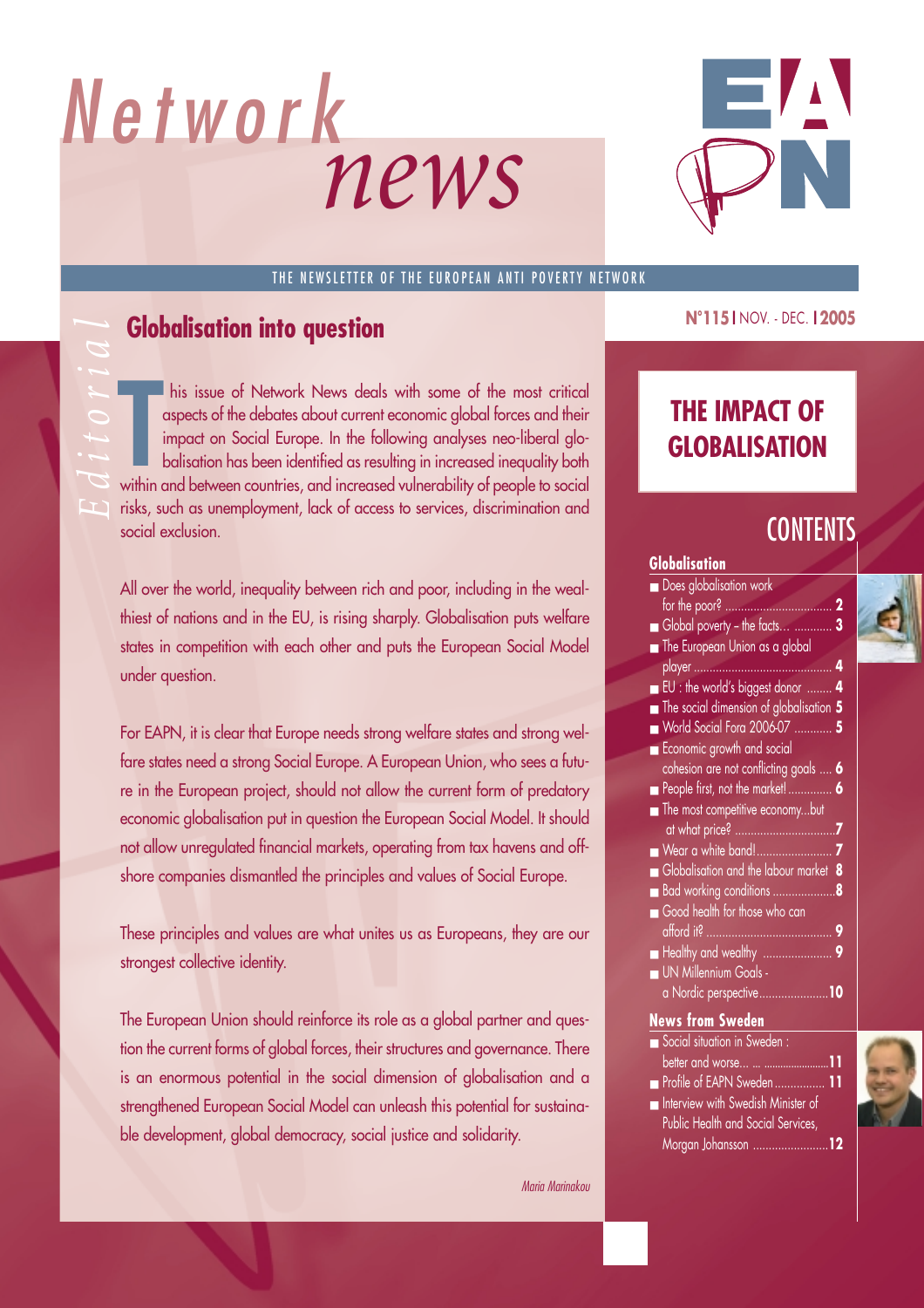

# EAPN I N°115 I 2005 **22**<br>EAPN I N°115 I 2005

*Refugee camp (Serbia and Montenegro) © EC/J. Silva Rodrigues*

# **Does globalisation work for the poor?**

Everyone talks about globalisation, but no one seems to

### agree on what it is.

ransnational corporations mushrooming here and there, jobs fleeing to China, business associations threatening with delocalisation due to high labour costs, privatisation of the public health systems… Thousands of non-Europeans, many losing their lives, on the shores of the promised land, a growing sense of insecurity - human insecurity which makes us feel vulnerable at the expense of stronger forces and which makes that many amongst us are lost in this competition with no or few rules. In the European Union alone, 68 million people live at risk of poverty. More than a billion people live in extreme poverty in the world. And, unfortunately, figures seem to keep on rising in many regions of the world. **T**

In such an entangled context, we wonder often what globalisation is. What are the forces driving the processes behind it? How does it affect our lives? And how does it affect other people's lives, elsewhere in the world? Is it unavoidable? Can we go back to the "good old times"? And if not - what should be done to turn the risk into an opportunity for a "good life for all"?

### **What is globalisation?**

Globalisation - the 'big idea' of the late twentieth century - lacks precise definition. Nonetheless, the term globalisation captures elements of a widespread perception that there is a broadening, deepening and speeding up of world-wide interconnectedness in all aspects of life. The issue at stake appears to be 'a global shift': are we, or are we not, on the edge of a global shift with massive political, economic and cultural implications?

It can be usefully conceived as a process - or a set of processes - which embodies a transformation in the spatial organisation of social

relations and transactions, generating transcontinental or interregional flows and networks of activity, interaction and power.

### **How does globalisation affect our lives?**

We just have to look at our everyday lives to realise that globalisation is undeniably shaping and affecting them. Globalisation is, indeed, offering new challenges and opportunities, but it also brings in many risks. And the problem is that both the risk and opportunities are not evenly shared amongst individuals and regions of the world. When we talk about globalisation affecting "our lives", it depends very much on who is talking.

If agreement on a definition of globalisation is already difficult to find, it is even harder to find agreement - or evidence - of what are the positive and negative impacts of globalisation on our economies, our societies and on us - as individuals who are facing it.

### **Globalisation is characterised by four types of change:**

- **it involves a stretching of social, political and economic activities across political frontiers, regions and continents;**
- **it suggests the intensification of interconnectedness and flows of trade, investment, finance, migration, culture, etc.;**
- **the growing extent and intensity of global interconnectedness can be linked to the evolution of world-wide systems of transport and communication increases the velocity of the diffusion of ideas, goods, information, capital, and people;**
- **the growing extent, intensity and speed of global interactions can be associated with their deepening impact such that the effects of distant events can be highly significant elsewhere and even the most local developments may come to have enormous global consequences. In this sense, the boundaries between domestic matters and global affairs can become increasingly blurred.**

*Held, David and McGrew, Anthony: Polity Global Transformations text-site, http://www.polity.co.uk/global*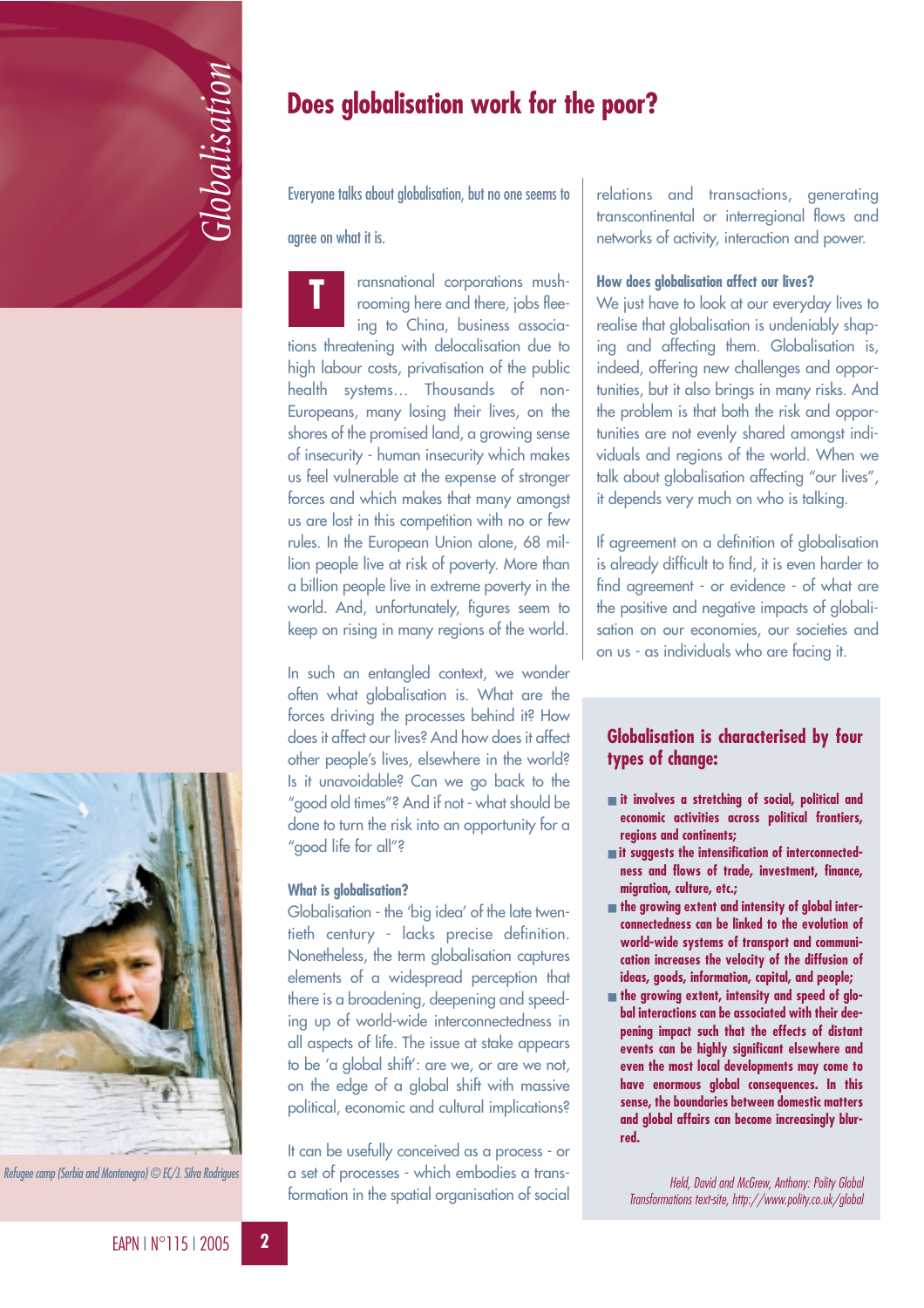Whereas the economic impact of globalisation seems to attract a wider interest, there is little research on the impact of globalisation on our societies and individuals. However, it is also difficult to counter the argument that the greater burdens of this process fall on the shoulders of those who are least equipped to compete in our ever-more competitive global economies and societies.

Globalisation, as any other human-driven phenomenon, is not ruled by natural laws. Instead, it is shaped by the political decision taken by the actors involved. And, unfortunately, since the 90s, we have been faced with a ruling neo-liberal paradigm which has tried to praise the market as the most efficient and appropriate instrument to foster economic growth and social development. But the reality is that any extensive economic and social change produces winners and losers. And the market does very little - if anything at all - for the losers. In these circumstances, the role of the institutions is to help manage the process of change to maximise economic opportunities for all, and to equip people to take advantage of these opportunities.

### **An opportunity for a "good life for all"?**

That globalisation will work well for the poor, or that it will work against them, is not a truth set in stone. This depends on the policies that governments and international institutions pursue. Managed wisely, the new wealth being created by globalisation is the opportunity to lift millions of the world's poorest people out of poverty. Managed badly and it could lead to their further marginalisation and impoverishment. Neither outcome is predetermined; it depends on the choices adopted by governments, international institutions, the private sector and civil society.

Stronger regional and international institutions as well as a much stronger commitment to sustainable development and redistributive justice at the national, regional and the international level are needed to make globalisation work for people experiencing poverty. The European political leaders seem to be narrowly focused on the need for turning the EU into the most competitive region of the world. But what implications does it have for the poor in Europe? What for the poor beyond its borders? Is it all about fostering competitiveness or about promoting solidarity within Europe and from Europe to the rest of the world? Making poverty history requires a sharp change of our economic paradigms, led by a strong political will to phase out the most threatening challenges to human civilisation, such as ecological degradation and social injustice.

*Nuria Molina*

*"Globalisation is generating great wealth, which could be used to reduce poverty and inequality worldwide. The world's richest 225 people have a combined wealth equal to the annual income of the poorest 47 per cent of the world's people. We must try to manage this new era, in a way which reduces these glaring inequalities and that helps to lift millions of people out of poverty."*

*Clare Short, Former UK Secretary of State for International Development*

*"Economic globalisation has become a war against nature and the poor. But the rules of globalisation are not god-given. They can be changed. We must bring this war to an end. We need a rulebased system where the rule is not the rule of commerce but that of the things that should be highly worth — nature, culture, justice and future."*

*Vandana Shiva, civil society activist and author*

### **GLOBAL POVERTY – THE FACTS**

- Half the world nearly three billion people - lives on less than 2 US dollars a day.
- 20% of the population in the developed nations consume 86% of the world's goods.
- The GDP of the poorest 48 nations (i.e. a quarter of the world's countries) is less than the wealth of the world's three richest people combined.
- Less than 1% of what the world spent every year on weapons was needed to put every child into school by the year 2000 and yet it didn't happen.
- The top fifth of the world's people in the richest countries enjoy 82% of the expanding export trade and 68% of foreign direct investment - the bottom fifth, barely more than 1%.
- In 1960, 20% of the world's people in the richest countries had 30 times the income of the poorest 20% - in 1997, 74 times as much.
- The developing world now spends 13 US dollars on debt repayment for every 1 dollar it receives in grants.
- The combined wealth of the world's 200 richest people hit 1 trillion US dollars in 2001; the combined incomes of the 582 million people living in the 43 least developed countries are 146 billion dollars.
- The richest 50 million people in Europe and North America have the same income as 2.7 billion poor people.
- A mere 12 % of the world's population uses 85% of its water, and these 12% do not live in the Third World.

*Source: EAPN Book "The EU We Want", Chapter on Globalisation by Maria Marinakou*

**3**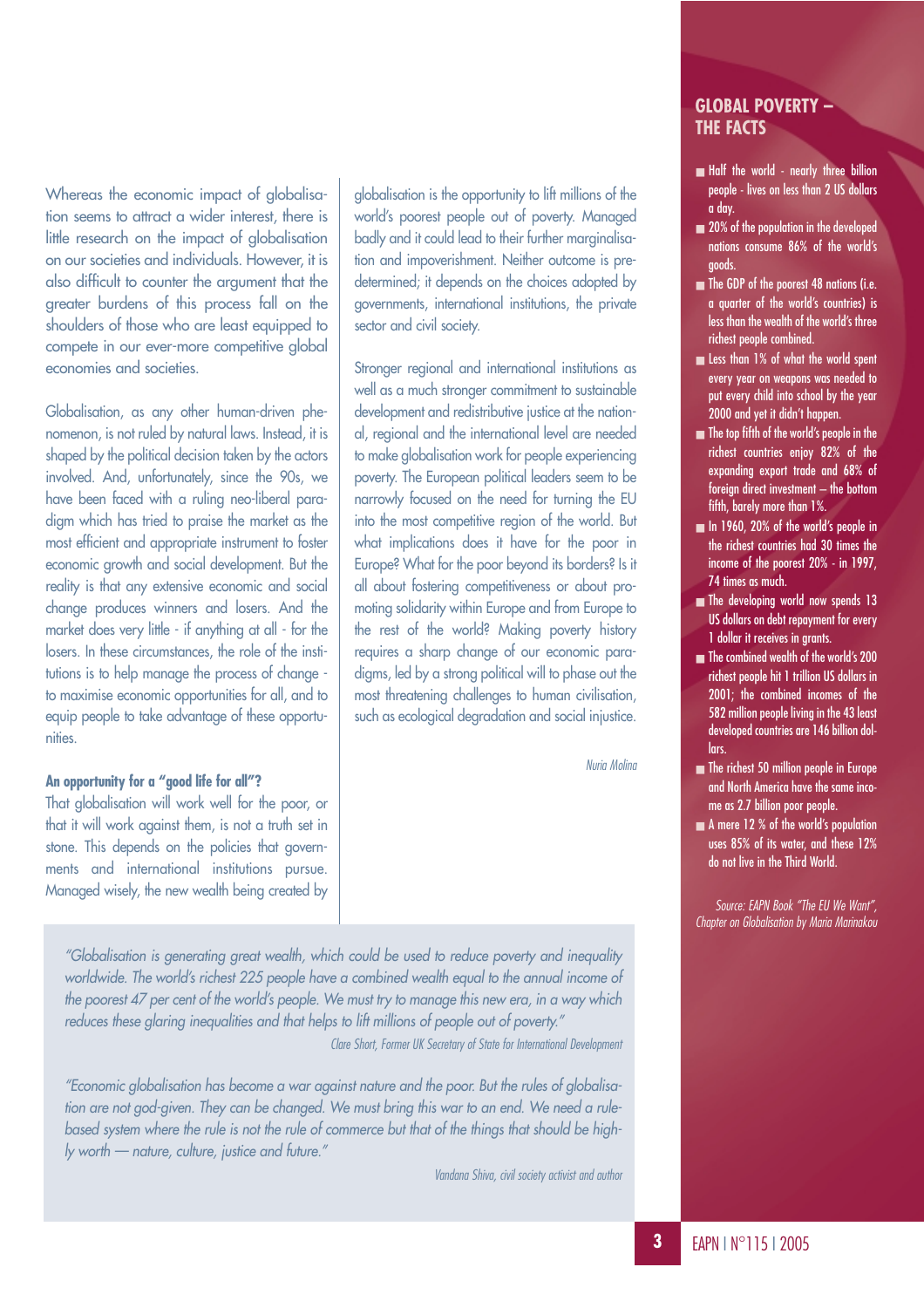# **The world's biggest donor**

About 55% of the money spent to help developing countries comes from the EU or its individual Member States, i.e. EUR 35 billion in 2004 (of which about EUR 6 billion was channelled through the EU institutions), making the EU the world's biggest aid donor. The Union has committed itself to raising the annual total to EUR 39 billion by 2006. Although EU members, like other industrialised countries, have accepted a target of spending at 0.7% of their GNP on aid each year, only Denmark, Luxembourg, the Netherlands and Sweden have reached this target. The others have pledged to catch up. The average for the EU as a whole is 0.34%, higher than the United States or Japan.

The EU's development strategy focuses on helping developing countries ensure better food and clean water; improve access to education, healthcare, employment, land and social services; provide better infrastructure and a better environment. EU initiatives also aim at eradicating diseases and providing access to cheap medicines to combat scourges like HIV/AIDS. The EU also seeks to cut the debt burden on poor countries.

Source: EC



*Construction work on fire brigade building - Podgorica (Serbia and Montenegro) © EC/A. Zrno*

# **The European Union as a global player**

The EU is the world's biggest trader and it gives out more

### aid than any other donor.

orn in the aftermath of World War II, the EU's primary concern was to bring together the nations and peoples of Europe. But as the Union expands and takes on more responsibilities, it has had to redefine its relationships with the rest of the world. **B**

### **Trade policy**

The EU is the world's biggest trader, accounting for 20% of global imports and exports. It believes that *"globalisation can bring economic benefits to all, including the developing countries, provided appropriate rules are adopted at the multilateral level and efforts are made to integrate developing countries in world trade"*. The EU has therefore developed a common policy on trade at two levels: firstly, within the World Trade Organisation (WTO); secondly, through own bilateral trade agreements, which cover not only trade and traditional financial and technical assistance, but also economic and other reforms as well as support for infrastructure, health and education programmes. They also provide a framework for political dialogue and contain a clause which enables the Union to suspend or cancel trade or aid if the partner country violates human rights.

### **Promoting human rights**

The EU promotes respect for human rights at home and abroad. It focuses on civil, political, economic, social and cultural rights. It also seeks to promote the rights of women and children as well as of minorities and displaced persons.

Human rights feature in the EU's trade and cooperation agreements and are a prerequisite for countries seeking to join the Union itself. In addition, the EU offers lower tariffs on imports from countries which respect the basic working conditions and labour standards laid down by the International Labour Organisation. Common foreign policy

Member States work together to achieve a coherent approach to foreign policy. Progress over the years has been slow however. The conflicts that sparked off after the fall of the Berlin Wall pushed EU leaders towards joint action. The principle of a Common Foreign and Security Policy (CFSP) was formalised in 1992 in the Treaty of Maastricht.

In the light of the Balkan wars, and of conflicts in Africa in the 1990s, the EU created a European Security and Defence Policy (ESDP), under which military or police forces can be sent to areas of crisis to undertake humanitarian operations, peacekeeping, crisis management and even peacemaking.

### **Development and humanitarian aid**

The EU (European Commission and Member States) is the world's biggest aid donor, responsible for about half the money spent for all development aid (see sidebar). Development assistance and cooperation, originally concentrated in Africa, was extended to Asia, Latin America and the southern and eastern Mediterranean countries.

The Union began providing humanitarian aid in the 1970s. Humanitarian aid is unconditional; the aim is to get help to victims as quickly as possible. The Union also draws on its experience to help people prepare for possible disasters in high-risk countries and regions prone to earthquakes, hurricanes, floods or drought. The EU channels its relief funding through its Humanitarian Aid Office (ECHO). From its budget of more than EUR 500 million a year, ECHO also funds medical teams, mine-clearance experts, transport and logistical support.

*Source: "A World Player – The EU's external relations", July 2004. See also 'The EU in the world' at: http://www.europa.eu.int/comm/world/*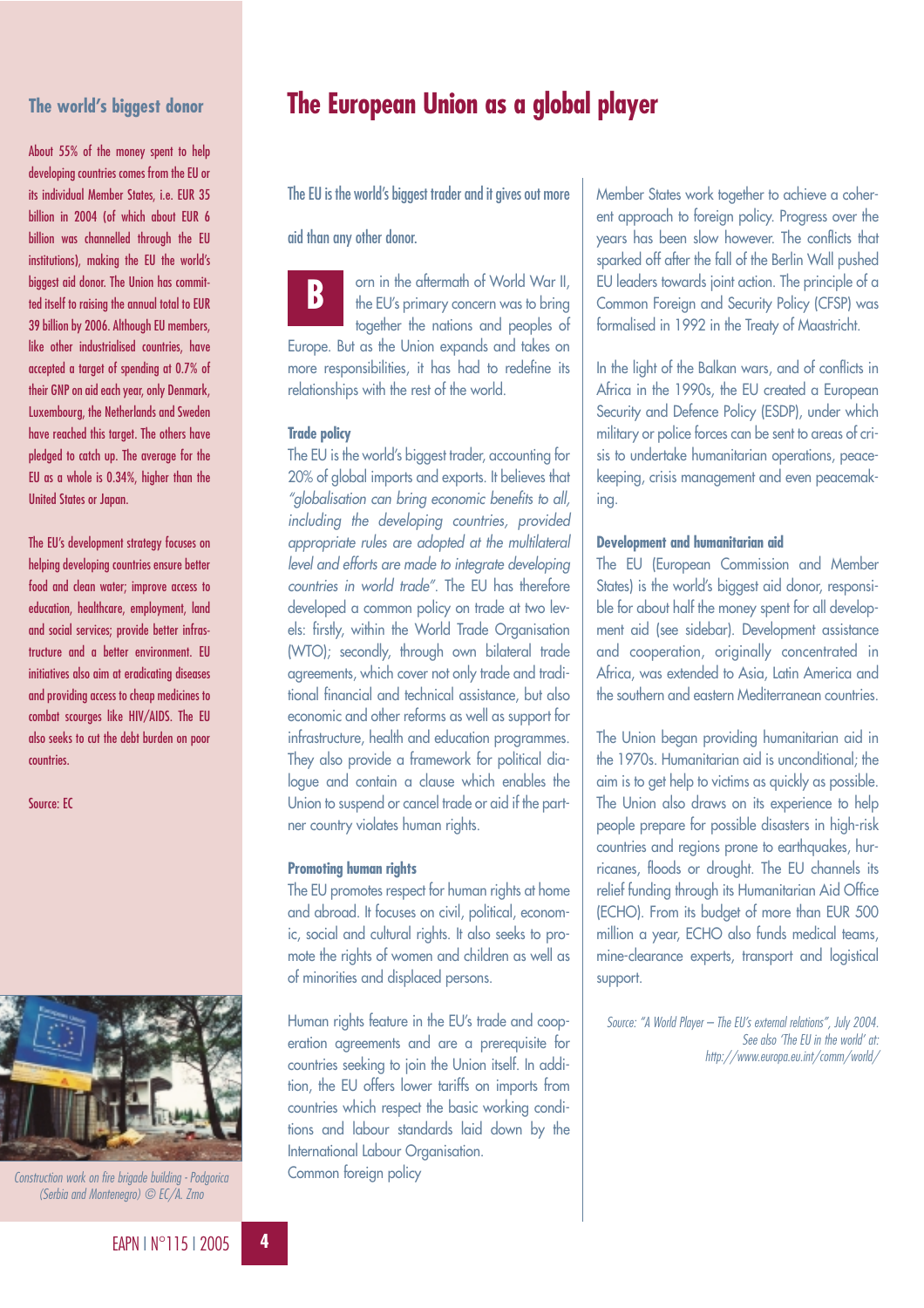# **The social dimension of globalisation**

The European Union is opening a debate on its policy

contribution toward extending the benefits of globalisa-

tion to all.

**T**

he International Labour Organisation (ILO) established the World Commission on the Social Dimension

of Globalisation (WCSDG) in 2002 with the mandate to draft a report on the social impact of globalisation. This initiative was a timely one at a moment when economic globalisations had been strongly contested by many, arguing that the social impact of this process was being consciously dismissed.

Published in February 2004, the report, *A Fair Globalization: Creating Opportunities for All*, sends a critical but positive message for changing the current path of globalisation. It states that global market economy has demonstrated great productive capacity and that, wisely managed, it can deliver unprecedented material progress, generate more productive and better jobs for all and contribute significantly to reducing world poverty. It argues, however, that the current process of globalisation is generating unbalanced outcomes.

**Economic and social progress should go hand in hand** In May 2004, the European Commission published a *Communication on the Social Dimension of Globalisation* intended to respond to the report of the WCSDG. While praising the benefits brought about by the globalisation process in several areas in the world, the Commission's Communication also acknowledges that these are not shared equally across all countries and groups and that, without an effective system of alobal governance, the current model of globalisation is generating unbalanced outcomes and is not likely to lead to global sustainable development.

The Communication highlights that the EU has long pursued policies, both at home and internationally, which seek to ensure that economic and social progress go hand in hand. It reminds that the Lisbon Agenda is the basis for the EU's policy response to the impact of globalisation on businesses, jobs and citizens in Europe. It also points out a number of aspects of the model which may be of interest to the Union's partners around the world, as it places particular emphasis on solid institutional structures for the management of economic, employment, social and environmental issues and the interplay between them, on strong social and civil dialogue and on investment in human capital and the quality of employment.

### **Enhancing policy coherence**

Following the Commission's Communication, the European Parliament's Committee on Employment and Social Affairs drafted a report expressing its support to the proposals put forward by the Commission and reminding that, with regards to internal EU policies, it is necessary for Member States to make the revised Lisbon Agenda a success and to take responsibility for implementing the necessary reforms to turn it into reality. And, with regards to external action, it highlights the importance of policy coherence in the international institutions and welcomes the proposal for a Parliamentary Group to oversee the multilateral system in terms of coherence and consistency between global economic, social and environmental policies. The draft report was on the plenary session agenda of 14 November for discussion and adoption.

In July 2005 EAPN sent amendments to this report stressing that economic growth alone won't do to phase out poverty - neither in Europe nor in the rest of the world - and to achieve a more equal distribution of wealth. EAPN also welcomed the willingness of the European institutions to work towards building a greater coherence amongst the policies of international institutions, and highlighted the need for enhancing policy coherence within the European institutions as well.

*Nuria Molina*

### **WORLD SOCIAL FORA IN 2006-07**

Fora polycentric World Social Forum (WSF) 2006 will be held in Bamako, in Mali, in Africa, from 24 to 29 January 2006, simultaneously to the other two polycentric events: in Caracas (Venezuela) and in Karachi (Pakistan). The World Social Forum 2007 will take place in Kenya, in Africa. More information at: http://www.forumsocialmundial.org.br/

The next European Social Forum (ESF) will take place in Athens in April 2006. According to the ESF website, "it is an open space where civil society groups and movements opposed to neo-liberalism and a world dominated by capital or by any form of imperialism, but engaged in building a society centered on the human person, come together". More information on the ESF: http://www.fse-esf.org/



### *WSF 2005 - Photo: Ricardo Stricher*

### **SOME USEFUL LINKS**

- World Commission on the Social Dimension of Globalisation (WCSDG), including the report "A Fair Globalization: Creating Opportunities for All": http://www.ilo.org/public/english/ fairglobalization/index.htm
- Commission's Communication on the Social Dimension of Globalisation: http://europa.eu.int/comm/employment\_social/ international\_cooperation/globalisation\_front\_ en.htm
- Response to the Communication by the European Trade Union Confederation (ETUC): http://www.etuc.org/a/365
- European Parliament report on the social dimension of globalisation (Ref: A6-0308/2005, Rapporteur: MEP Mihael Brejc): available on the EP website at http://www.europarl.eu.int (go to 'Activities - Parliamentary business - Reports')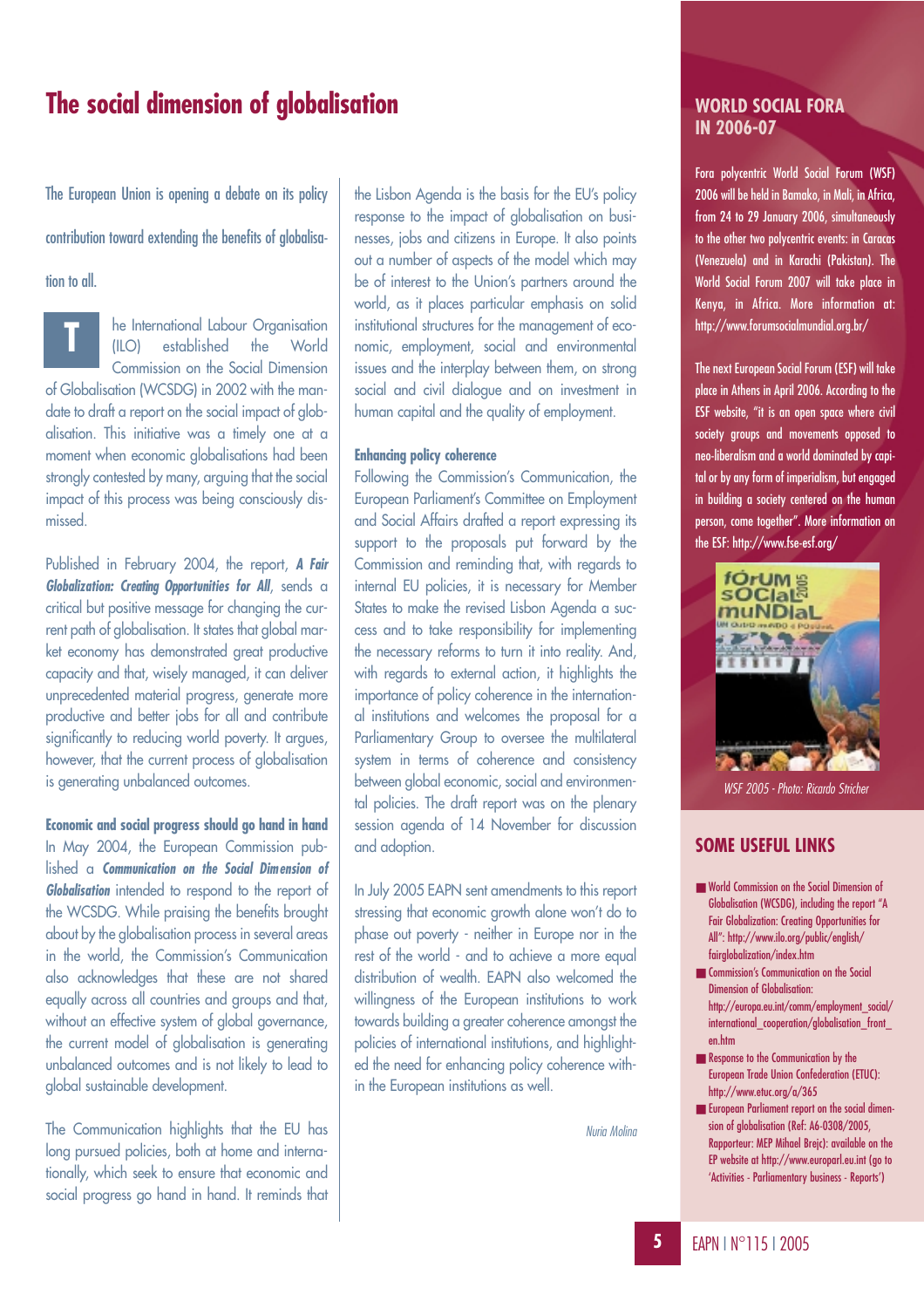### **People first, not the market!**

*"We believe the dominant perspective on globalisation must shift more from a narrow preoccupation with markets to a broader preoccupation with people. Globalisation must be brought from the high pedestal of corporate board rooms and cabinet meetings to meet the needs of people in the communities in which they live."*

### *Report of the World Commission on the Social Dimension of Globalisation, 2004 p. vii*

*"The countries of Europe can and must start acting together against this danger (of a liberalising globalisation), but the solution does not lie in opposing a Fortress Europe to the coming Fortress America… the aim would be to counter destructive… neo-liberalism with a potent and viable European alternative… in the unfettered global capitalism only a united Europe could push through new rules providing for a greater social balance and ecological restructuring… A European Union truly worthy of the name could insist that the tax havens be cleared, demand the enforcement of minimum social and ecological standards, or raise a turnover tax on the capital and currency trade."*

> *Martin's et al., The Global Trap, 1997, pp.219*

# **Economic growth and social cohesion are not conflicting goals**

Globalisation presents a challenge to welfare states around the world and, more specifically, to the European

Social Model.



his challenge flows partly from the unregulated nature of the emerging global economy and partly from neo-

liberal ideological currents dominant in the global discourse concerning social policy and social development.

The recent trends for liberalisation and privatisation of public services have resulted in poor quality service provision, gate-keeping processes, and limited access for people experiencing poverty and social exclusion. These disturbing trends are taking place in parallel with an apparent shift in national social policies, leading to the so-called rationalisation of social security systems, meanstested benefits etc. It is the result of a **dominant divide between the deserving and non deserving, the "haves and have not"**.

Attention on globalisation has focused mainly on its effects on employment, particularly full employment, one of the cornerstones of the post-war European welfare states, the cutting of which in turn may have effects on social insurance and services. The liberalisation of cross-border capital movements has to a significant extent turned the tables to the disadvantage of governments attempting to safeguard full employment. Governments are confronted with the question as to what type of social policy best suits international competitiveness without real concerns about social solidarity.

### **"Modernising" social protection**

The return of high levels of unemployment and attempts to make cuts in social and citizenship rights resulting in increases of poverty, inequality and social exclusion, appear as a rewriting of the implicit social contract, the European Social Model, developed in Western Europe after the end of World War II.

It could be argued that **globalisation primarily sets**

**welfare states in competition with each other**. In the context of neo-liberal globalisation, northern welfare states are able to sustain equitable approaches to social policy and social rights, which is not the case for the eastern and southern welfare systems.

The struggle between liberal and social democratic approaches to economic and social policy takes on a global dimension. The question as to whether neoliberal globalisation can give way to a social globalisation is still open, although the recent positions of the European Commission over the future direction of the Lisbon Strategy ('Growth and Jobs') indicate that there is a paradigm shift in the EU towards more economic growth and competitiveness goals at the serious expense of social inclusion and social cohesion.

There are strong arguments for a change in current EU political discourse and policy orientation specifically on social protection, in order to put social inclusion, social cohesion and anti-discrimination at the heart of the modernisation of social protection systems.

### **Not cutting back, but reinforcing social rights for all**

If the European Union is to take a role in the global context at the 'antipode' of the hegemonic neoliberal paradigm of free market dominance, then the European Social Model needs to be strengthened and reinforced. It needs to prove that economic growth and social cohesion are not conflicting goals.

The fact that the strongest welfare states in the EU are also the most competitive ones, proves that social spending is productive expenditure and that a societal compromise and consensus based on solidarity, creates a sustainable symbiosis of both competition and equity based on equal rights for all.

At the Fourth EU Round Table on Social Inclusion in Glasgow in October 2005, EAPN argued that **Europe needs strong welfare states and strong welfare states need a strong Social Europe**.

> *Maria Marinakou EAPN President*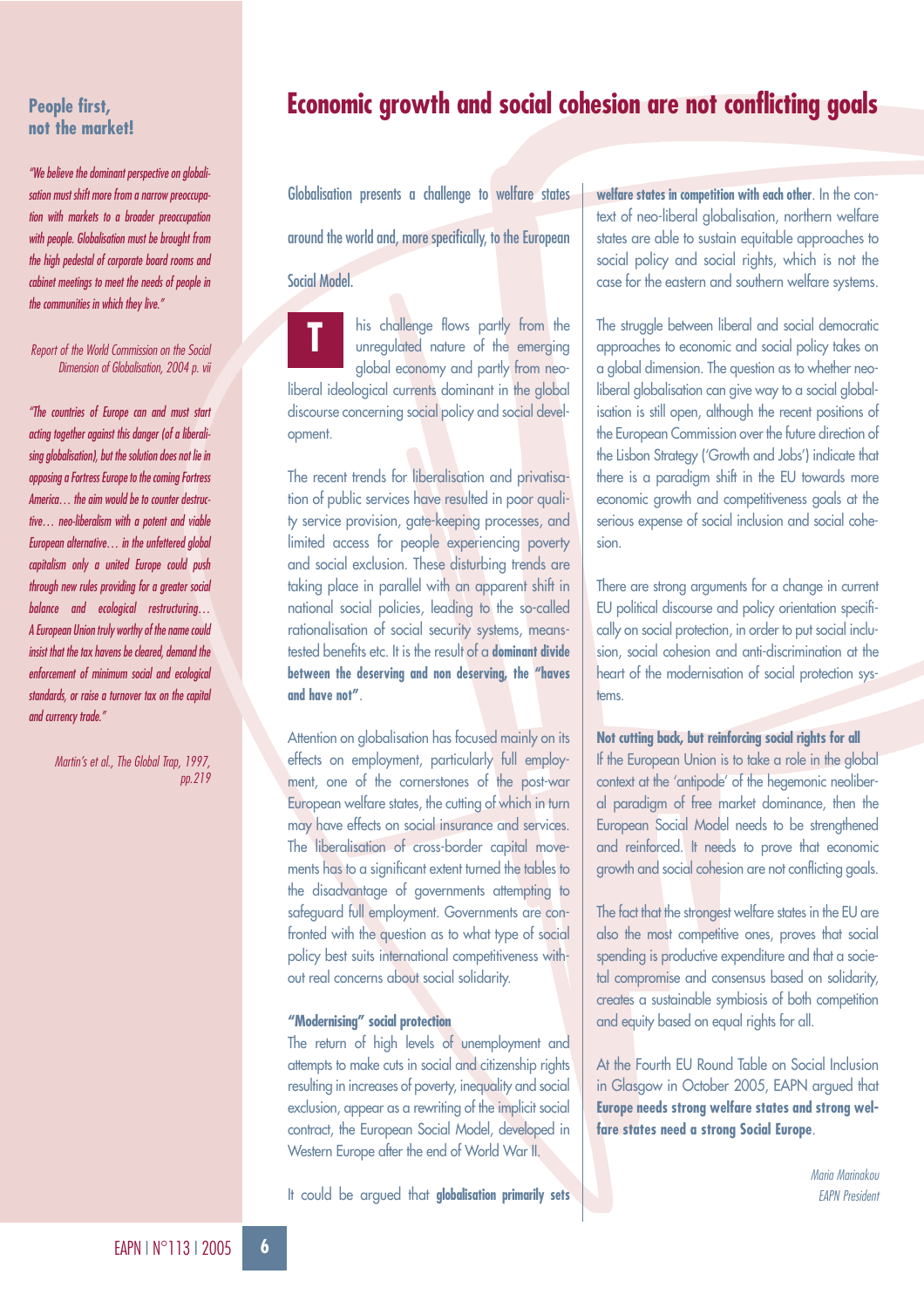# **The most competitive economy… but at what price?**

Fairer world trade is key to fighting world poverty

**T**

he EU Heads of State and Government meeting in Lisbon in 2000 pledged to make the EU *"the most competitive*

*economy in the world"*. But at what price? This goal may revolve around economic issues, but it has inevitable social repercussions.

Economically, it is the major economic powerhouses (European Union, United States and Asia) and the leading monetary institutions (World Bank, International Monetary Fund, World Trade Organisation) that are calling the

tune... It has been clear for decades that fairer world trade is key to fighting world poverty. In 2001, the World Bank produced the mind-boggling figure of 1.089 billion people living in poverty. But this figure arguably falls short of the reality, because the World Bank is talking only about absolute poverty and defines extreme poverty as a per capita income of a dollar a day. Taking relative poverty as the benchmark - as the EU does would bump up the number of poor considerably.

This is yet more reason to step up the demands for fair trade - something that seems to have slipped right off the World Trade Organisation's radar. The Millennium Development Goals officially proclaimed in September 2000 by the United Nations offer a glimmer of hope but, like the social inclusion strategy, there is nothing to say that they will be delivered on schedule.

### **Offshoring, unemployment, exploitation**

Take two examples of competitiveness-chasing: economic growth and liberalisation policy.

With very high unemployment levels, it is nonsense to go for economic growth through increased participation rates. If people are to be kept working longer, extra jobs are needed to mop up unemployment - an aim our governments are not delivering properly. And national unemployment figures are distorting the facts. When regions, districts or population groups with the highest unemployment (like deprived inner-cities, women and young people of foreign origin) are looked at more closely, a national average of 10-15% may turn into local rates of 40-50%.

Becoming the most competitive region in the world can also prompt business to relocate abroad, driv-

> ing up unemployment at home. Exploitation of the working population - to maximise profits - is the direct consequence of this in developing countries, where pay is very low and working conditions may be inhumane. Very high levels of inwork poverty (the class of "working

poor"), not only in the Third World but here, too, are nothing new.

### **The "free market" backlash**

The EU's liberalisation policy puts people experiencing poverty and social exclusion at risk. In some countries where the electricity market has been liberalised, household bills have gone up rather than down, while safety nets, like a guaranteed minimum supply, have been dropped because of the EU's general free market rules.

Let alone the Western countries' broken pledge to invest 0.7% of their gross national products... which has prompted developing country populations to head west in search of better lives. Initially invited by our governments to do the jobs we no longer wanted to do, they and some sections of the population now feel there are too many immigrants and they are no longer welcome. The result is a policy of repression rather than reception… The principles of humanitarian assistance should be applied to new migrants, whether "economic" or "political". There must be a change of migration policy.

> *Ludo Horemans Vice-President of EAPN*

### **WEAR A WHITE BAND!**

The 'Global Call to Action against Poverty' is a worldwide alliance committed to making world leaders live up to their promises, and to making a breakthrough on poverty. It is an alliance between a range of actors around the common cause of ending poverty: existing coalitions, community groups, trade unions, individuals, religious and faith groups, campaigners and more.

The Global Call aims to ask politicians and leaders what they are going to do to overcome poverty, and to demand that they take action now. This is an opportunity to demand that world leaders act against poverty.

Throughout the year, groups and individuals have been planning their own local, national and international activities. You can be part of this global movement by wearing a white band. Whether you are a member of an organisation, or an individual who wants to act against poverty, you can take action now.

For more info, see http://www.whiteband.org/

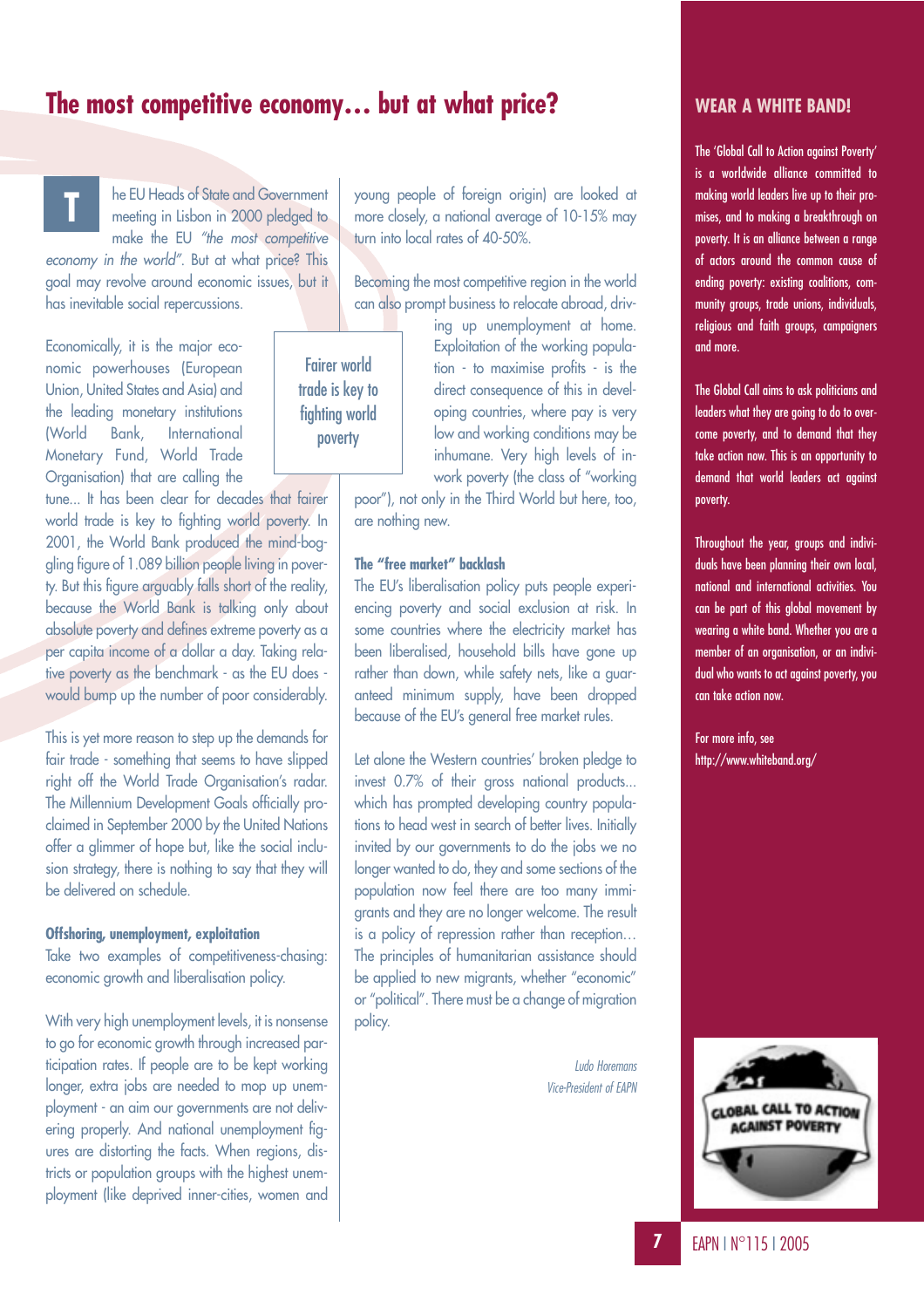# **Bad working conditions**

For labour in low cost countries, the working conditions are important. In many countries working standards are poorly formulated or not implemented in accordance with international rules. Intensified global competition might further violate labour and trade union rights.

An estimated 246 million children are involved in child labour – in often hazardous forms of work. Estimates for 2003 have shown that almost 1.4 billion people - or 50% of the world's workers – live below the 2 US dollar a day poverty line. Clearly, there is a large deficit of decent work in the world which is a great challenge in the fight against world poverty.

Still the labour markets are haunted by unemployment. According to the International Labour Office (ILO), the open unemployment in the world has increased over the past two decades and was about 188 million in 2003. Moreover one billion young people, within a few years, will reach working age and increase enormously the labour force, not least in the developing world.

*O.M.*

# **Globalisation and the labour market**

The social dimension can make globalisation a positive

### force for all people.

he labour market is a powerful social institution. It is the economic basis of society and of people's lives. To ensure adequate social conditions and cohesion of society, it is of fundamental importance that the labour market offers fair opportunities for all, since people are most directly affected by globalisation through their work and position on the labour market. The social dimension must be put at the centre of the debate on globalisation and labour market to make globalisation a positive force for all people. **T**

Globalisation is characterised by reduced trade barriers, mobile capital and labour and rapid

transmission of technology around the world. We know globalisation has and will continue to have a tremendous effect on European labour markets. The challenges are serious: workplaces are closed or cut down; companies move to countries with lower costs;

unskilled or low-skilled workers are particularly exposed to global changes and competition.

### **A highly sophisticated division of labour**

The European labour markets were created fifty years ago, founded on industrialism, hands-on work and the national states. This is all gone. Globalisation is gradually creating one arena with a highly sophisticated division of labour. Technological progress and trade with low cost countries will displace demand from low skilled labour to educated labour with the risk of raising the level of structural unemployment and/or increasing wage inequality between high and lowskilled labour.

Outsourcing is another effect. Progress in communication and information technology has increasingly made it possible to place call-centres, accounting, auditing, typing and arranging data, IT-support, analysis of X-ray pictures, engineering etc. in low cost countries in addition to the manufacture of traditional industrial products.

Also in services, new technology and internationalisation of language make it possible to disconnect the geography of production and the geography of consumption, opening up for international competition in businesses hitherto protected by language and cultural barriers. At home, productivity growth has eliminated many jobs, particularly in the manufacturing sector.

### **Going beyond 'liberalisation versus protection'**

Labour markets all over the world are in transition. The demand on labour markets is huge, in particular to increase income-generating employment for billions of people. The labour markets have a big potential to create wealth but also the potential to

Working poor should not be an option for Europe

create serious conflicts and crises among nations. The way we handle the labour markets is at the centre of the global development of the future. We seriously need a global labour market strategy that goes beyond the current discussion on liberalisation versus protection.

What Europe needs is a high level of adjustment capacity, which an active social policy can contribute to develop. Social insecurity and reduced benefits are no good motivation for people to change jobs. A high level of social security is an important precondition for re-structuring of the labour markets and inducing a new dynamism to Europe. Working poor should not be an option for Europe to meet the competition from new global actors. If Europe starts to compete on wage, European wages should be reduced drastically to such a level that it can only create political turmoil.

The strategy should be to keep the wage level and put more value into production. Job qualification must be improved for unskilled and low-skilled workers. That should be the guiding strategy.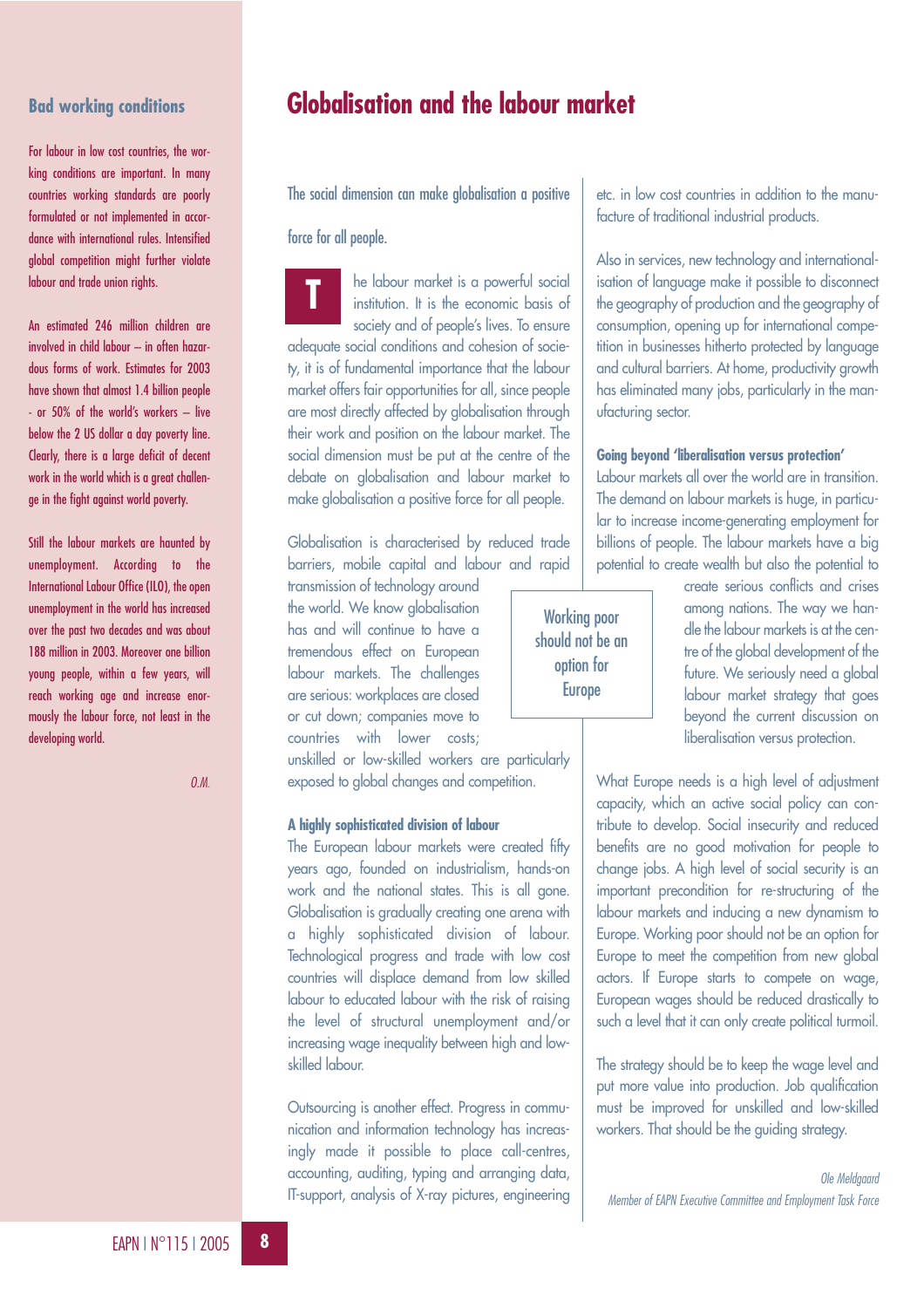# **Good health for those who can afford it?**

*«A*

*s long as you have your health, that's all that counts!"* Sad to say, "good health" is not something everyone

does have; glaring inequalities persist even within the EU despite the steady rise in health spending (see chart). Former European Health and Consumer Protection Commissioner David Byrne pulled no punches in his July 2004 "think piece" document for a future European public health strategy: *"Good health still depends on where you live, what you do, how much you earn. The poor, the socially excluded and minorities are particularly affected by ill-health"*.

### **Privatisation undermines health systems**

By affecting institutional, economic, social, cultural and environmental conditions, globalisation disseminates a free enterprise model across all sectors of society, including health, which is increasingly seen as an individual good. Market forces then sift the "cost-effective" individuals from the rest. So privatised health goes to… those who can pay for it.

Liberalization of health services can result in public spending cuts, bringing the risk that universal access to care may cease to be guaranteed, whether for lack of objective information or cash. As a result, families experiencing poverty may not seek treatment, or be consigned to endless waiting lists in what remains of public service provision. The United Kingdom epitomizes this decline in quality of care for those who cannot afford high cost private sector services.

### **Things are worse elsewhere!**

But others are even worse off! In many countries labouring under World Bank and International Monetary Fund structural adjustment programmes, deep cuts in health spending have led to increased malnutrition, infant mortality, the spread of AIDS and leprosy. Access to medicines is made difficult by drug companies' death-like grip on their patents, creating a boom in the trade in expired medicines...

Globalisation also causes migration through a 'brain drain' to developed countries, leaving others short of qualified health workers. In many countries, too, globalisation forces down health and safety at work standards. International Labour Office (ILO) estimates put the number of industrial accidents each year worldwide at 250 million, involving 335,000 fatalities, while the use of toxic products is responsible for over one million deaths. Only 5 to 10% of workers in developing countries have access to adequate health care.

### **Awareness is better than cure...**

Health awareness is traditionally a state responsibility. But as Commissioner David Byrne pointed out, Europe's "health systems" are in fact 90% "illness systems" so few resources do they devote to health promotion. Privatisation of health does not help matters; cynics might say that health care providers "live" off others' sickness...

But globalisation could help on this front, as increased use of communication technologies should improve preventive health all-round by the wide-ranging and more rapid spread of information.

*Vincent Forest*

### **HEALTHY AND WEALTHY**

Maybe the exponents of the 'equal return' principle should be taken literally. If every euro spent has to give at least a euro return, it may be worth looking at the economic gains of a healthy population rather than at the cost of current health systems. Slashing public spending may not be a sound economic calculation.

This cost of "non-health" is addressed by the European Commission in a July 2004 "think piece" document, which argues that good health is key to economic growth and sustainable development: *"According to the WHO (World Health Organisation), increasing life expectancy at birth by 10% will increase the economic growth rate by 0.35% a year (...) 50% of the growth differential between rich and poor countries is due to illhealth and life expectancy"*.

The Commission stresses that health spending is a long-term investment and a key driver of economic growth. Europe loses more than 500 million work days every year in work-related health problems.

More details of the European public health strategy: http://europa.eu.int/comm/health/ ph\_overview/ strategy/health\_strategy\_en.htm



*Total health expenditure in purchasing power parities (PPP) per capita. Source: HFA Database, 2004. PPP convert prices into a (notional) common currency to eliminate the effect of between-country purchasing power differentials. This enables a comparison of health spending between Member States: Germany comes top, Latvia bottom.*

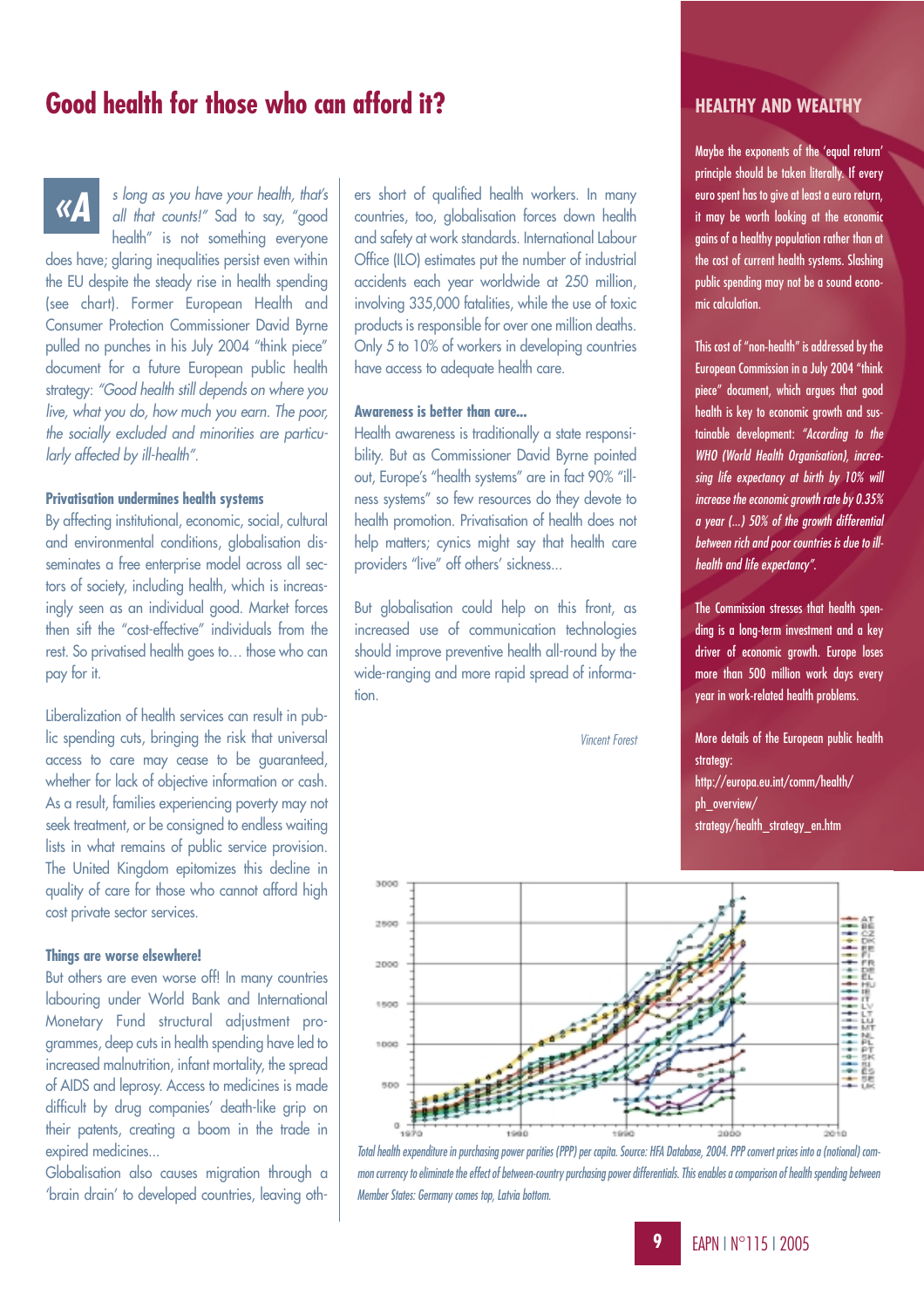# **Eight Development Goals**

Goal 1: Eradicate extreme poverty and hunger Goal 2: Achieve universal primary education Goal 3: Promote gender equality and empower women Goal 4: Reduce child mortality Goal 5: Improve maternal health Goal 6: Combat HIV/AIDS, malaria and other diseases Goal 7: Ensure environmental sustainability Goal 8: Develop a global partnership for development

These eight Millennium Development Goals (MDGs) form a blueprint agreed in September 2000 by 147 Heads of State and Government in the UN Millennium Declaration. They acknowledged that progress is based on sustainable economic growth, which must focus on the poor, with human rights at the centre.

The Declaration calls for halving by the year 2015, the number of people who live on less than one dollar a day. This effort also involves finding solutions to hunger, malnutrition and disease, promoting gender equality and the empowerment of women, guaranteeing a basic education for everyone, and supporting sustainable development. Direct support from the richer countries, in the form of aid, trade, debt relief and investment is to be provided to help the developing countries.

More info: http://www.un.org/millenniumgoals/

# **UN Millennium Goals - a Nordic perspective**

Halving poverty by 2015… The Nordic countries should

work towards this goal.

n 2000 world leaders agreed on Millennium Development Goals (MDGs), which state that global development requires a holistic approach and which aim to halve extreme poverty and hunger by 2015. But figures show that there are still many lagging behind. The pace is too slow at present and it seems as if it will take over a century before many of the countries reach the target. **I**

But there are positive signs. For example the Nordic countries, Denmark, Finland, Iceland, Norway and

Sweden, are today actively stimulating the participation of civil society in the work to achieve the MDGs and partnership between developed and developing countries. And NGOs in the world have agreed on a global campaign "Global Call to Action against Poverty" to create a world of justice.

This campaign, which has taken the white band as its symbol, has local support in over 90 countries. In Sweden for example, the campaign is called "Eradicate Poverty Now" and is supported by more than 45 organisations.

### **Fair trade**

One of the demands from the Nordic governments should be that the meetings of World Trade Organisation (WTO) must become more democratic and another should be that export- and agricultural subsidies, which cause price dumping, must be abolished. Poor countries should be allowed to keep the right to protect their own production of food supplies.

Developing countries need more space for action in order to be able to develop a trade policy, which supports the country's specific development strategy. The Nordic view is to ensure that developing countries gain larger market access for their products in developed countries. As a first step, all developed countries must act on their commitment to introduce tariff- and quotafree access for all products from the least developed countries.

The Nordic countries have also clearly expressed that they want to work together with the developing countries in order for the global trade negotiations to succeed, and for developing countries being given the opportunity to use trade as a means of combating poverty.

### **Debt cancellation**

The leaders of the G8 countries recently agreed to write off the debts for 18 heavily indebted development countries. This was an important step on the road but it doesn't solve the debt crisis. The Nordic countries should therefore urge for a long-term solution of the debt crisis. It must be viewed in relation to the resources needed by the country concerned in order to reach the MDGs.

Will it take over a century before reaching the target?

In connection with debt cancellation, the Nordic countries should also encourage the International Monetary Fund (IMF) and the World Bank to base their claims on poorer countries on the respective countries' own poverty strategies and democratic decisions.

The World Bank's and IMF's detailed control must stop and development assistance must not be used to finance the cancellation of debts.

### **More and better development aid**

The Nordic countries are actively working to see to it that EU countries and other OECD countries reach the UN target of 0.7% of GNP to development by 2010 at the latest. The quality of this help must be secured by taking into account the need of the poor, justice, equality, sustainable development, and the abolishment of fixed development aid. Without sufficient environmental investments the possibility of reaching MDGs is limited, and development aid must not be used for military work.

Finally, the Nordic countries have agreed to continue their efforts, along with like-minded countries, to strenathen the harmonisation of development assistance programmes in keeping with the recipient countries' own priorities.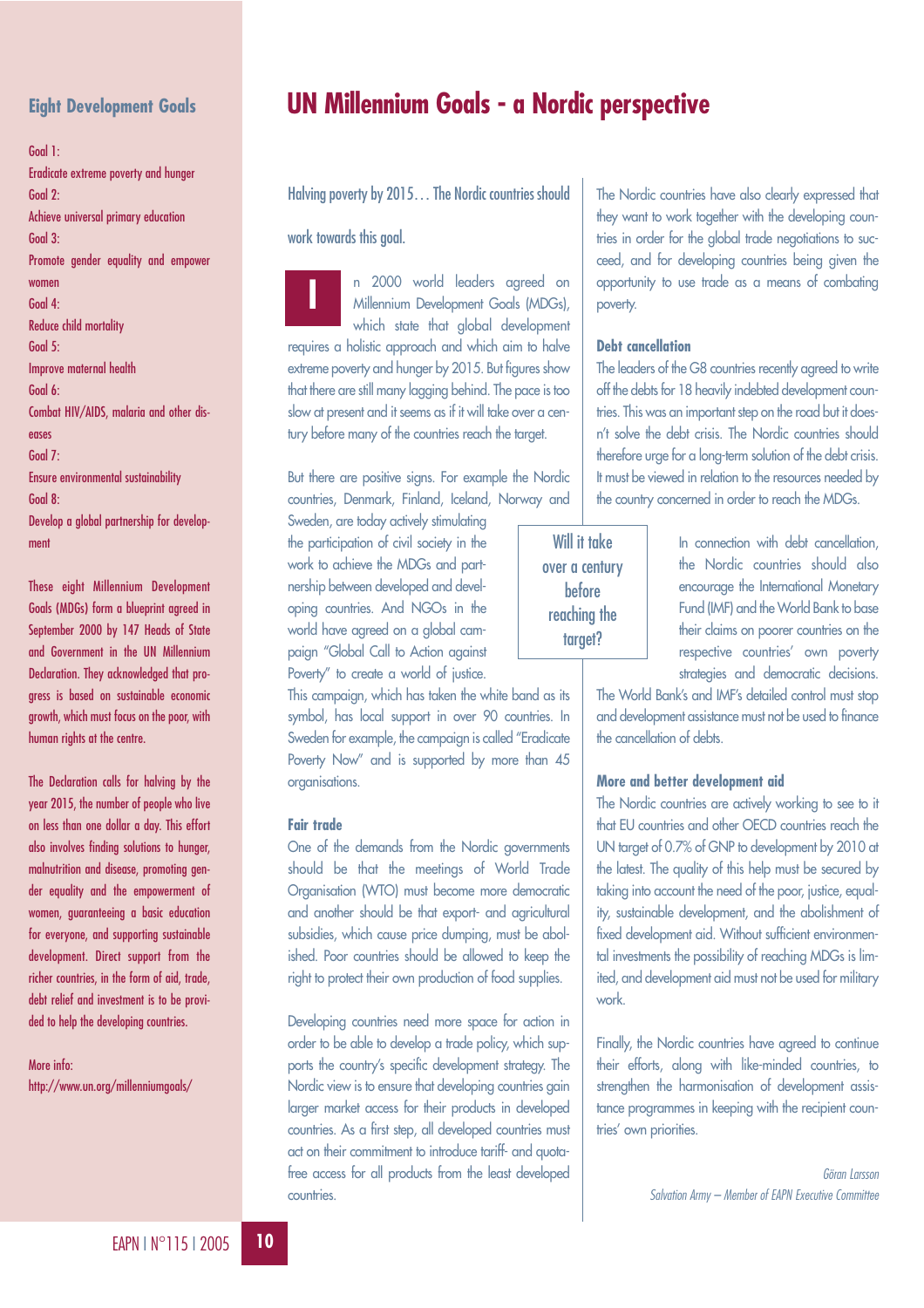he Swedish economy is quite strong compared to the '90s. That gives an opportunity to have a welfare system that is universal and comprehensive. **T**

In 2004 Sweden spent 33% of its GPD on social welfare provision. The welfare system is seen as being robust and effective, assuming that the unemployment figures are kept down. The more people are dependent on the system, the weaker it gets.

A reform process has begun to restore and increase the social security system that deteriorated drastically during the Swedish years of financial crisis in the 90s. A hindrance to the process of development is the fact that the trend has been less positive than expected regarding employment, in spite of the stabilised economy. Sweden is

also dealing with high figures of long-term sickness and this, combined with long-term unemployment, undermines the basic system as a whole.

More and more people outside the welfare system So, having a strong economy, and at the same time suffering from high figures of unemployed, gives a contradictory picture of the conditions and solutions to more and more people falling out of the welfare system. One way that the Government has chosen has been to change regulations to keep the expenses down. For example there have been political proposals of cutting down in the systems of compensation for people experiencing long-term unemployment or sickness, which of course affects the most vulnerable.

A report recently published shows that the gap between older and younger people is increasing since the 90s. Young people – aged 20-34 – have worse conditions in many aspects compared to older people. They have difficulties accessing the labour market, or they have short time jobs, even though they are well educated. That leads to debts from their study period, less money, difficulties to rent or buy

housing and difficulties to get loans. They also suffer from serious health problems, especially mental illness such as feelings of hopelessness or anxiety. This example shows that it is hardly the case that these are individual problems but more of a structural deficiency that needs to be dealt with as such. **Social situation in Sweden: better and worse…**<br> **News Social situation in Sweden: better and worse…**<br>
the Swedish econo-<br>
In the Swedish econo-<br>
In the Swedish econo-<br>
In the Swedish econo-<br>
In the Swedish example shows t

> An important factor for the future is the change of attitude lately noticed where collective deficiencies in society are seen as deficiencies in the individual person. Illness and unemployment are seen as signs that

Illness and unemployment are seen as signs that people are lazy and unwilling to work

people are lazy and unwilling to work. An example of this altered attitude is the so-called "work line" implemented in the social services: people must work in order to receive their welfare benefits. An effect of this is that it keeps people in poverty and exclusion, since there is no connection to the regular labour market within this system.

### **The gap between rich and poor is growing**

The gaps between rich and poor, between young and older people, and between the most vulnerable and the majority of the people are growing. Growing problems include segregation, homelessness, alcohol and drug abuse, and these are not given enough priority as they have to compete with efforts of keeping the welfare system as a whole together. Additional measures are needed for those who fall between the different social security systems, or who do not qualify for any of them.

The stress on Swedish welfare policy is laid on improving the situation of vulnerable people, but there is no expressed commitment to the most excluded people in society. Describing the Swedish situation as better and worse means that even if the finances are better it does not automatically improve the situation for the many living on the brink of exclusion and poverty.

> *Sonja Wallbom Swedish representative at EAPN Executive Committee*

### **EAPN SWEDEN**

EAPN Sweden was founded in 1998 by about ten social NGOs. Today it has 40 member organisations at national, regional and local levels. EAPN Sweden primarily works on the following areas:

- Information and lobbying
- Participation in the Social Inclusion strategy, in cooperation with other NGOs.
- Collaboration with EAPN at European level.
- "Bringing Europe to Sweden", meaning that people in general and NGOs in particular need the information that EAPN can provide.

The methods used have so far been task forces, seminars and conferences (for example on the EU constitution and on poverty and exclusion, on 27 October 2005), participation in the so-called "Users' Network" and other lobbying activities. The network has given particular attention to the labour market, unemployment, housing and homelessness, addiction and social exclusion.

The **main political messages** express the need for:

- A general welfare policy including all citizens.
- Active social services built upon democracy, solidarity and respect for individual needs.
- The right to education and support in finding employment
- A housing policy to counter segregation and homelessness, and access to good housing for everyone.
- Better financial support for NGOs.
- Increased dialogue between NGOs and society.

For the coming year, EAPN Sweden is planning to work on the theme of labour market and unemployment, as 2006 is a General Election year, and this will be a very important issue for all political parties.